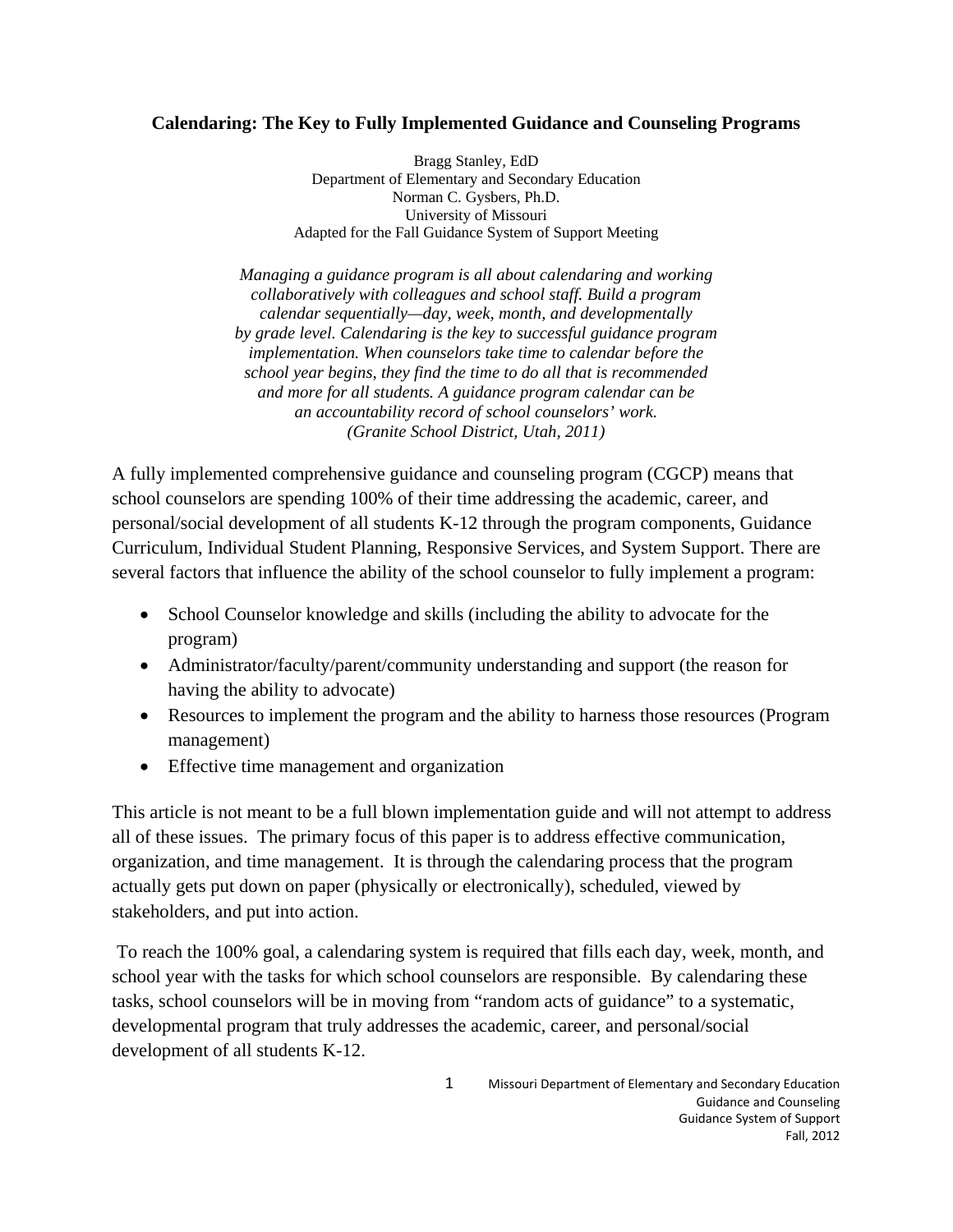A calendaring system will accomplish the following:

- Enable school counselors to see, organize, and manage the activities of their guidance and counseling programs
- Provide a timeframe for scheduling resources and equipment
- Provide an organized and systematic way to deliver the district's/building's comprehensive guidance and counseling program
- Enable school counselors to gain more control over their time
- Enable school counselors to communicate the goals of the guidance and counseling program to the staff, administration, parents, and community
- Help integrate the guidance and counseling program into the overall instructional program and other school activities and thereby encourage staff involvement

# **Getting Started**

It is essential that administrators understand the comprehensive guidance and counseling program and be active partners in the planning process so they can provide the leadership and support needed for full implementation. *Continually engage your administrator in this planning and development*. A fully implemented comprehensive guidance and counseling program involves the entire school community.

There are a number of tasks that need to be completed to create a guidance and counseling program calendar. Initially, three factors must be determined for this process: School calendar dates, instruction/activity time, and guidance content.

- 1. School Calendar: Review the district/building calendar for locked in dates that should be built into the calendar before any guidance and counseling activities are scheduled. These might include but would not be limited to such things as:
	- Holidays
	- Professional Development Days
	- District/Building/Test Dates
	- National Test Dates (Advanced Placement and PSAT especially as they have specific test dates)
	- Parent/Teacher conferences
	- Special Assemblies or other activities that impact the regular school day
	- Early Release Days

2 Missouri Department of Elementary and Secondary Education Guidance and Counseling Guidance System of Support Fall, 2012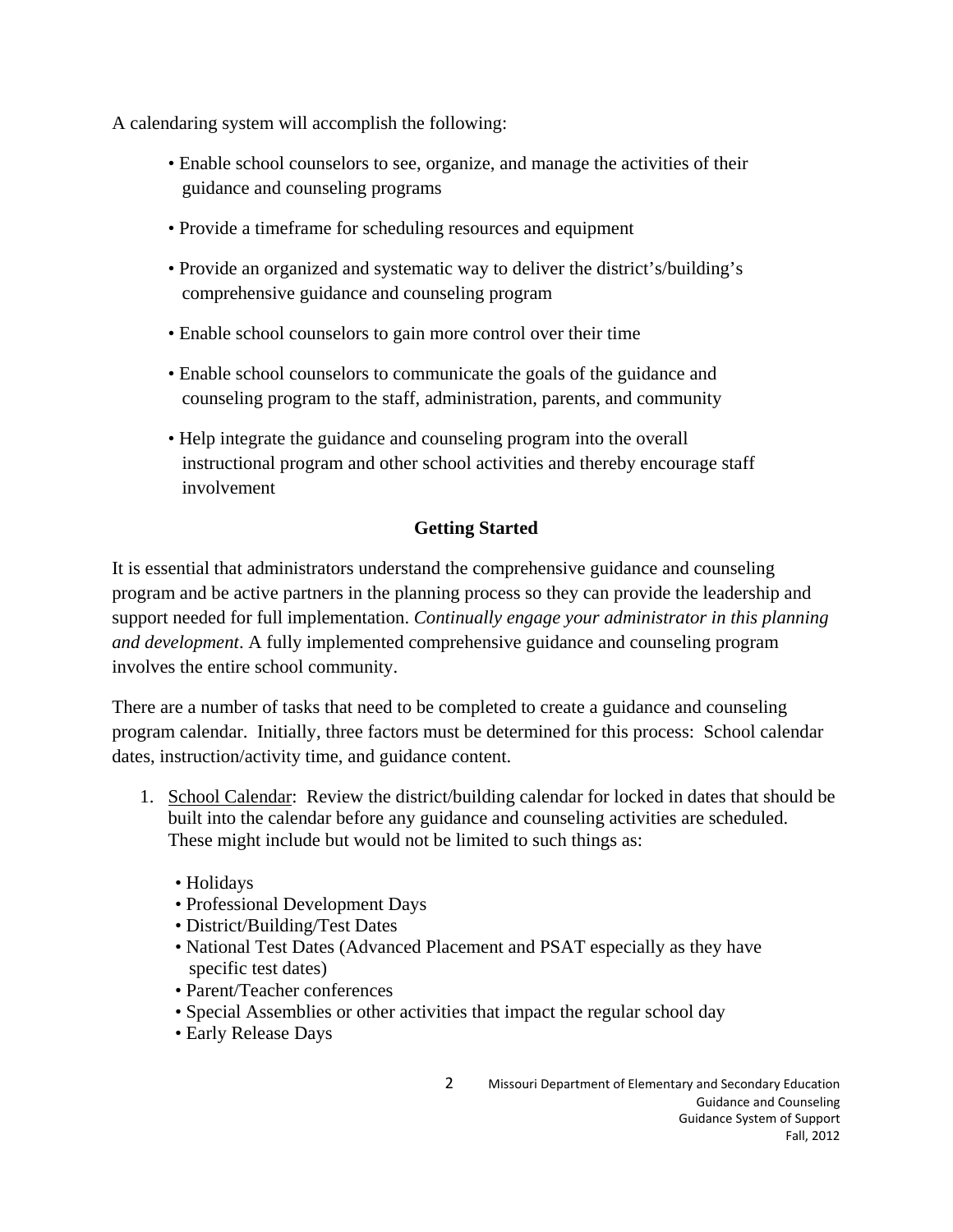2. Instruction/Activity Time: Determine the time allotted for each of the components of the CGCP. Remember that 80% to 85% of time should be allocated to direct student services (Guidance Curriculum, Individual Student Planning, and Responsive Services) while 15% to 20% should be allocated to System Support. Suppose school counselors in a school district chose to allocate their time by level as follows using a 174 day school year.

## Guidance Curriculum

- Elementary  $40\% = 70$  school days
- Middle School 30% = 52 days
- High School  $15\% = 26$  days

Individual Student Planning

- Elementary  $5\% = 9$  school days
- Middle School  $20\% = 35$  days
- High School  $35\% = 61$  days

You can also look at it by level:

#### Responsive Services

- Elementary  $40\% = 70$  school days
- Middle School  $35\% = 61$  days
- High School  $30\% = 52$  days

## System Support

- Elementary  $15\% = 26$  school days
- Middle School  $15% = 26$  days
- High School  $20\% = 35$  days

|               | Curriculum | Ind. Student<br>Planning | Responsive<br>Services | <b>System Support</b> |
|---------------|------------|--------------------------|------------------------|-----------------------|
| Elementary    | 70 days    | 9 days                   | 70 days                | 26 days               |
| Middle School | 52 days    | 35 days                  | 61 days                | 26 days               |
| High School   | 26 days    | 61 days                  | 52 days                | 35 days               |

 Next, determine each level's method of organizing time for the school day. For example, at the elementary level, 30 minute time blocks may be how time is allocated. At the middle and high school levels the school day may be divided into seven class periods or longer blocks of time. Doing this provides you with the overall number of blocks of time available each day, week, month, and year.

3. Content: Through a collaborative process involving your advisory committee, administrators, staff and other district counselors, determine what content and what activities should be provided to students. To do this, analyze the Guidance Planning Survey results http://www.missouricareereducation.org/doc/guidemanual/AppendixF.pdf, other relevant school and student data that may be available, plus your own observations about student needs. If the survey has not been completed, it needs to become part of the calendar for the year in which it will be conducted and calendared under System Support. It is recommended that this survey be done on the district's/building's curriculum review schedule.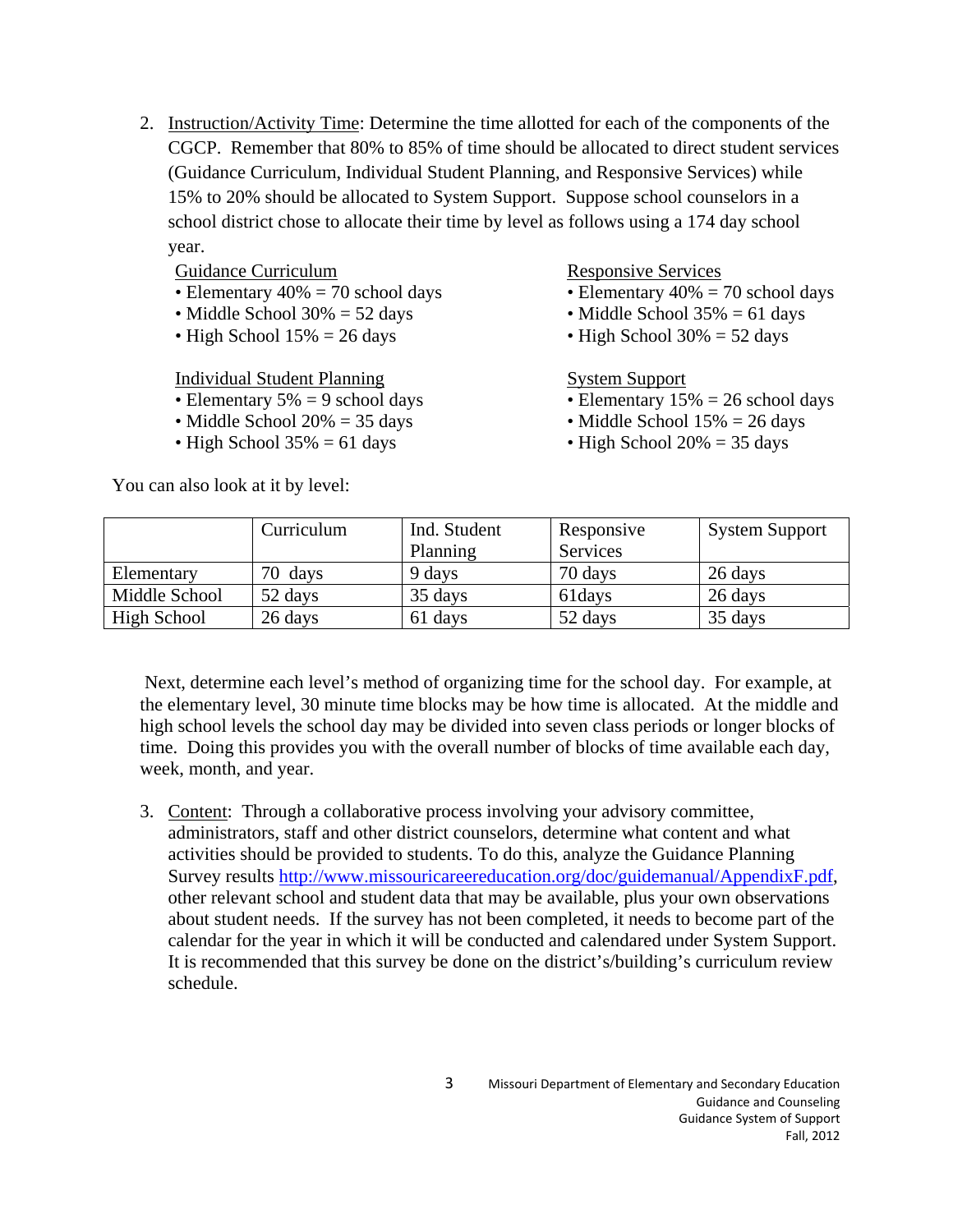Identifying this content cannot be done in isolation. After developing a shared understanding and clearly defined expectations with your administrator, collaborating with your faculty is essential to the effective scheduling of the guidance curriculum. What would such a meeting entail?

- Explaining the guidance and counseling program (remember the importance of advocacy skills!).
- Sharing the guidance planning survey and other data that shows the need for covering topics within the guidance curriculum.
- Sharing how the guidance curriculum supports common core and other standards that are important to teachers.
- Gathering support for a team approach to teaching the guidance curriculum so that teachers can reinforce what the school counselor presents.

# **Program Components**

Now that you have data about student needs and an understanding of time allocations and desired content, the fourth step is to begin scheduling activities in each of the program components for the school year. Also, while each level will be developing their own calendars, it is important for all levels to coordinate their calendars so there is scope and sequence across K-12.

## **Guidance Curriculum**

Begin calendaring the Guidance Curriculum by identifying possible themes for each grade or grade level grouping K-12 that captures the essence of the Guidance Curriculum focus for students. Example themes could include words such as imagine, explore, expand, extend, design, utilize, express, plan, set goals, apply, determine, and decide.

Next, identify the grade level expectations (GLEs) from the Academic, Career, and Person/Social domains you expect students to learn and the corresponding guidance lessons in collaboration with grade level and subject matter teachers. This will demonstrate to teachers how the Guidance Curriculum GLEs support the content standards from their disciplines. Then calendar the lessons for each week, month, and if possible, the school year remembering the time allocations for each level. Once each level has laid out the lessons to be taught, check to see that they are organized developmentally and sequentially across all levels, K-12.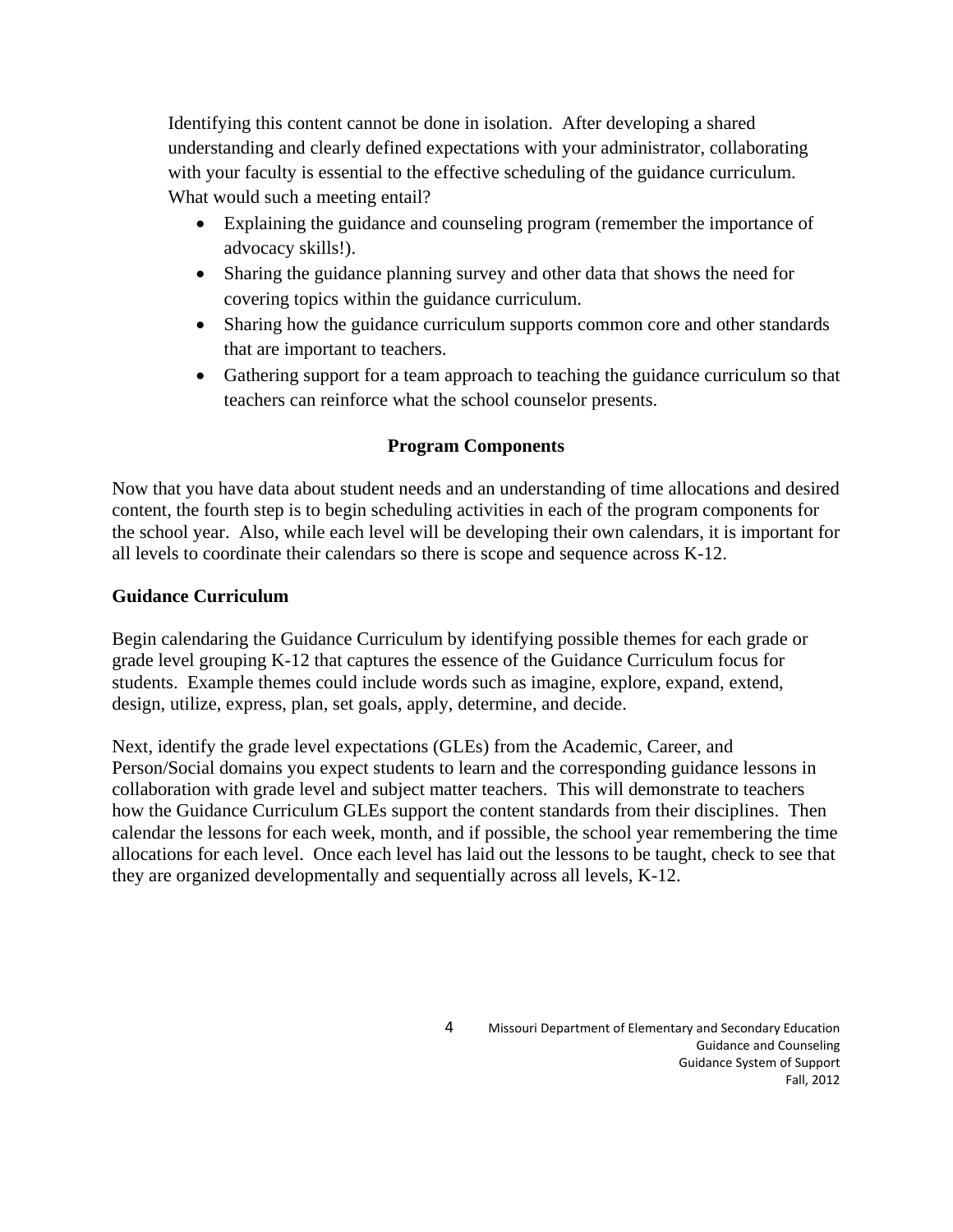## **Individual Student Planning**

In scheduling Individual Student Planning activities keep in mind the following points:

- The main focus of Individual Student Planning is the development, review, and revision if necessary of the *personal plan of study*.
- Often times this takes place during the registration/scheduling process for the following year. Keep in mind that *Individual Student Planning is NOT scheduling*. It is really a process to help ensure that students have an academic plan with appropriate co-curricular activities that will lead to a successful postsecondary transition.
- Individual Student Planning can be done one on one or in advisory periods. The important focus is that all students have an opportunity to discuss, share, and work through their personal plans of study with an adult knowledgeable about the process.
- Activities related to Individual Student Planning that should be scheduled include but are not limited to:

Advising time with students either one on one or in small groups Career Assessment activities

- ° Scheduling time with resources such as Missouri Connections to help students with educational and career planning
- ° College and Career Planning Assessments such as
	- ° Explore
	- $\circ$  PLAN
	- $\degree$  ACT
	- $\circ$  SAT
	- ° ASVAB

Exploratory/Informational activities such as career fairs, college fairs, financial aid nights, pre-registration nights, "stop days" to review the school's Career and Educational Planning Guide and course offerings for the next year during the school day

### **Responsive Services**

Schedule the Responsive Services that can be scheduled. Normally one might think of responsive services as something that can't be scheduled as it relates to addressing the immediate need of students through counseling and referral. However, school data might indicate a need for small groups on issues such as divorce, anger management, study skills, etc. These should also be scheduled and planned for. What proactive activities can be included in this master plan?